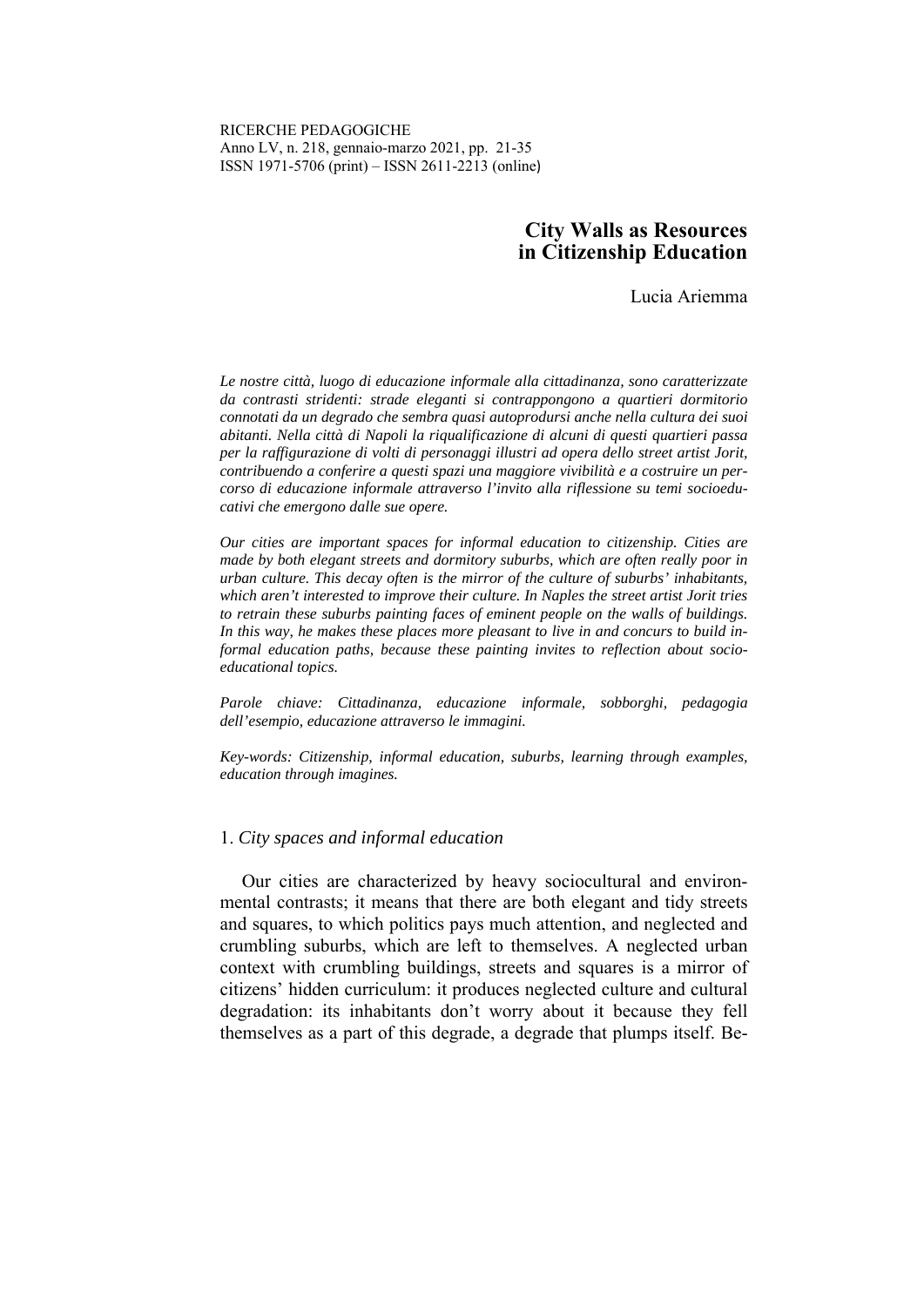cause of that, citizens of these suburbs are silently resigned and don't care to change this status of things<sup>1</sup>.

The increasing degradation of some areas of the city raises a growing issue about citizens' access to cultural opportunities. In fact, the inhabitants consider this kind of districts just as the place where they have to live in, like a dormitory, rather than the place in which the whole community lives together, sharing common spaces like gyms, shops, libraries, museums, cinemas, theatres and so on; because of that, citizens feel that suburb they live in does not belong to them and they are not responsible for it<sup>2</sup>: therefore, they fell these spaces as  $un$ *related* to them, neglected by the government and, consequently, people don't think that they can have fully experienced of suburbs spaces. On the contrary, it is important to build the opportunity to make these spaces liveable. Through active involvement and civic participation, it is necessary that the community become conscious that all suburb's spaces in which they live in are 'common goods' to care of; through these actions, people grow up the feeling of community and of sharing.

In fact, through different contexts of life, through all interpersonal relationships into these contexts, all the events of informal citizenship education arise and grow up; in these contexts, people are preparing themselves to take on their role of active and participating citizens (or, sometimes, in these context people prefer to neglect this role) and become an active member of civil community; in fact, the *Memorandum on Lifelong Learning*, written by the European Commission in October 2000, says that informal context of education is "the natural corollary of everyday life", made of all people life experiences. It means

<sup>1</sup> Many citizens are aware of that: Jorit, a street artist who will be discussed in this paper, tells about a letter that he received from a woman who lives in Barra, a suburb in the East of Naples (Jorit works very much in this suburb to make it better and to restore it decor with his murals). In this letter, the woman, whose name is Elvira, tells that, if people live in a crumbling (she uses a Neapolitan term: "scamazzato", that refers to something or someone that occupies the lower level in the society, "under the feet" of all others) suburb, they take on the same inner ugliness of the place they live in and make ugly their culture itself. Jorit, says the woman, gives a bit of beauty to the suburb and makes the inhabitants prouder of their houses. 2

 Cfr. A. Natale et alii, *De-growth and critical community psychology: Contributions towards individual and social well-being*, in "Futures", 78, 2016, pp. 47-56; F. Procentese, S. Scotto di Luzio, A. Natale, *Convivenza responsabile: quali i significati attribuiti nelle comunità di appartenenza?*, in "Psicologia di comunità", 2, 2011, pp. 19-29.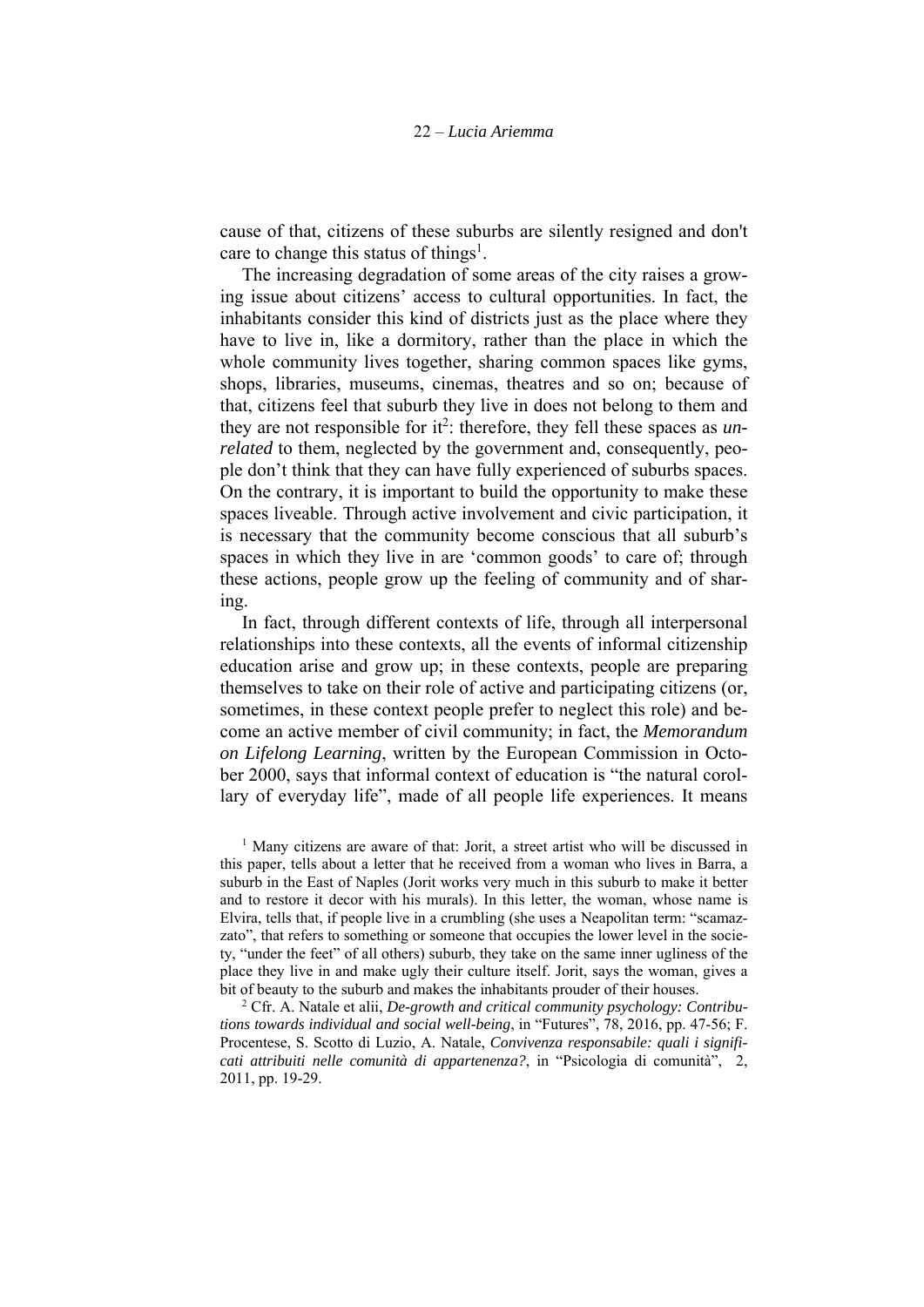that every person is not even aware of the educational process embedded in all his experiences<sup>3</sup>.

However, it's interesting that the *Memorandum* recommends giving due weight and consideration to non-formal and informal learning and education. In fact, policy (decision making, economic investments, and so on) has always given more importance to formal education, while rarely policy understood the real value of non-formal education, because this one takes place out of educational institutions, and it often is not conceived as a real education: even better, non-formal education plays a marginal role compared to formal education. Moreover, the description of informal education sounds almost worrying it remains on the side-lines of political thinking and commitments; nevertheless, informal education is an inexhaustible source of knowledge (and, we might add, of relationships and comparisons) and educational thinking has to approach it with the necessary consideration<sup>4</sup>.

*Lifelong and lifewide education* is a perspective that needs to consider "the overcoming of a sequential vision of oneself's education (study period followed by work period); this perspective makes more attention to grasp and enhance individual experiences, potential or real, in everyone's life and of communities, because generally they do not be considered educational components"5 . Education is considered an ongoing process, that "accompanies people during their social and personal identity building processes; education is deeply spammed every day in every context in which everyone lives and works". Education materializes "through policy and educational decisions that promotes a widespread cognitive and learning growth for all age groups, thanks to adequate interventions and structures to link experiences, knowledge and skills"<sup>6</sup>.

In fact, all life contexts, in particular everyday life in our cities and in all districts offer places for education, and our experiences become really educative through reflection about their meaning.

Therefore, we can try to define informal education starting from some questions: where and at what moments it happens, according to

<sup>3</sup> *Memorandum on Lifelong Learning*, 30.10.2000, on-line: https://eurlex.europa.eu/legal-content/EN/TXT/?uri=LEGISSUM%3Ac11047 4 *Ibidem.*

<sup>5</sup> S. Tramma, *Che cos'è l'educazione informale*, Roma, Carocci, 1997, p. 49.

<sup>6</sup> M. Striano, *L'identità epistemologica della pedagogia sociale*, in V. Sarracino et al. (eds.), *Elementi di pedagogia sociale*, Napoli, L'Orientale, 2002, p. 66.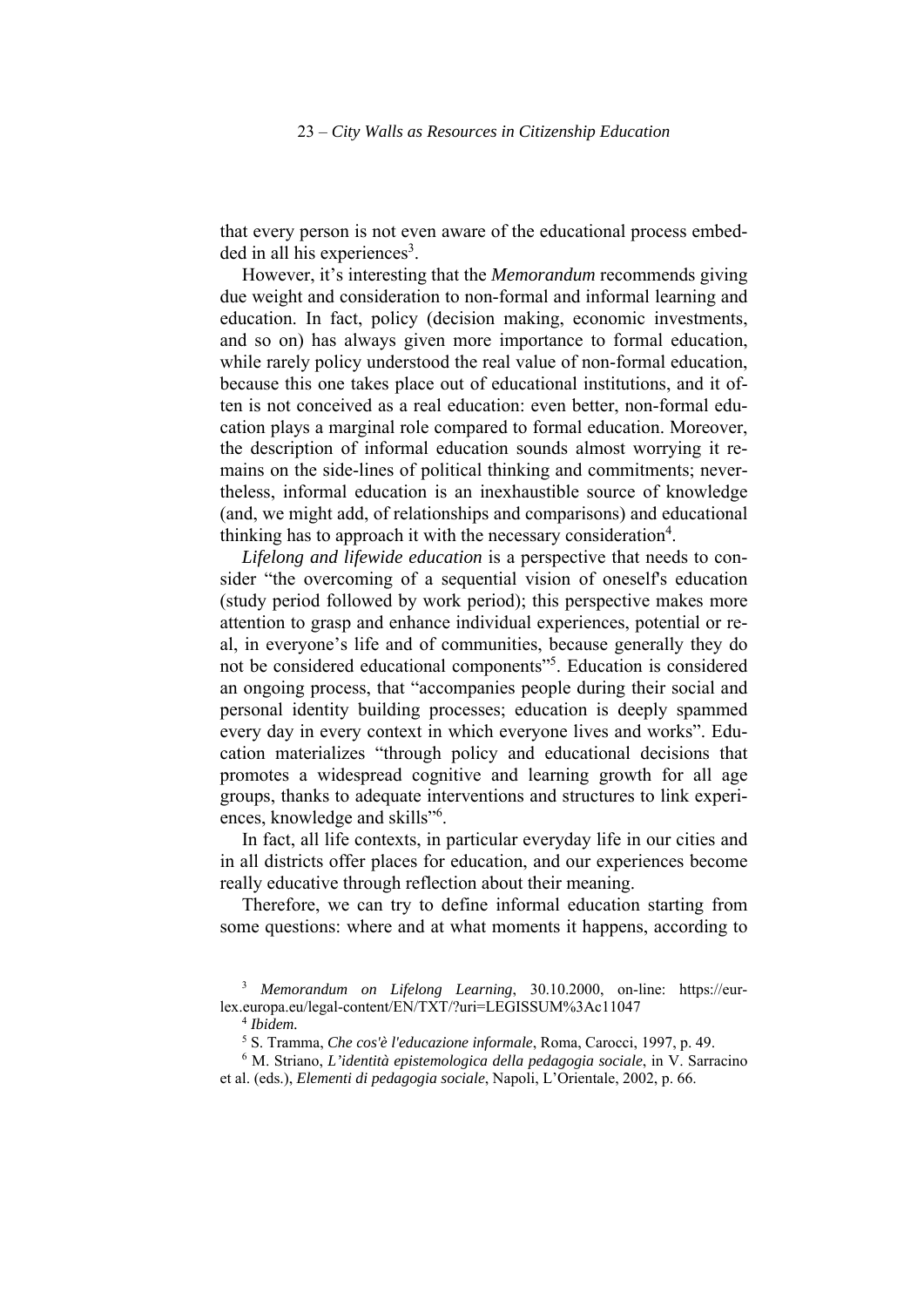which methods, what it is about. Starting from that, Sergio Tramma tries to define informal education saying, first of all, that "we cannot always identify, define and circumscribe, once and for all, the area of informal educational experiences, but, above all, we should investigate them in social time and in all the places in which everyone lives these experiences"7 . Moreover, informal education must be considered starting from the idea that "it hangs on ideas and culture of those who observe it and, in case, acts towards it"<sup>8</sup>. In other words, it's not possible to "enclose" informal education within boundaries exactly defined, with a uniquely valid definition. Not only that: when we try to define informal education, we have to consider individual education of the researcher who studies it in a specific time and every scholar contributes to modify its meaning. More generally speaking, informal education regards "all experiences, relationship and communications made by individuals or communities, in which we can find learning, but institutions or organizations that particularly treat learning and even without intentional teaching: it means that there is no thought behind it to organize education itself"<sup>9</sup>. In other words, we can define this kind of education as *informal*, first of all, considering the contexts in which it takes place, as we just said, and the methods of these processes; it takes places out from institutional contexts and, then, is far from institutional assessment<sup>10</sup>. Therefore, informal education is not formalized, as we said; it is without any design or reflective practices, it doesn't take place into a specific context, but it regards all the experiences of individuals; it means that informal education regards all individual's life, his steady and continuous needs and wish of growth $1^1$ .

#### 2. *The idea of self-educating community*

As we said, informal education is an educative action linked not to places and reflective practices, but to someone's experiences.

Then, streets are privileged places for informal education, because streets are places of meeting and comparison, relationships, growth,

<sup>7</sup> S. Tramma, *Che cos'è l'educazione informale*, cit., p. 36.

<sup>8</sup> *Ibidem.*

<sup>9</sup> *Ibidem.*

<sup>&</sup>lt;sup>10</sup> J. Sefton-Green, *Literature Review in Informal Learning with Technology Outside School*, Bristol, Futurelab, 2006, p. 9. 11 Cfr. D. Demetrio, *Manuale di educazione degli adulti*, Roma-Bari, Laterza,

<sup>1997.</sup>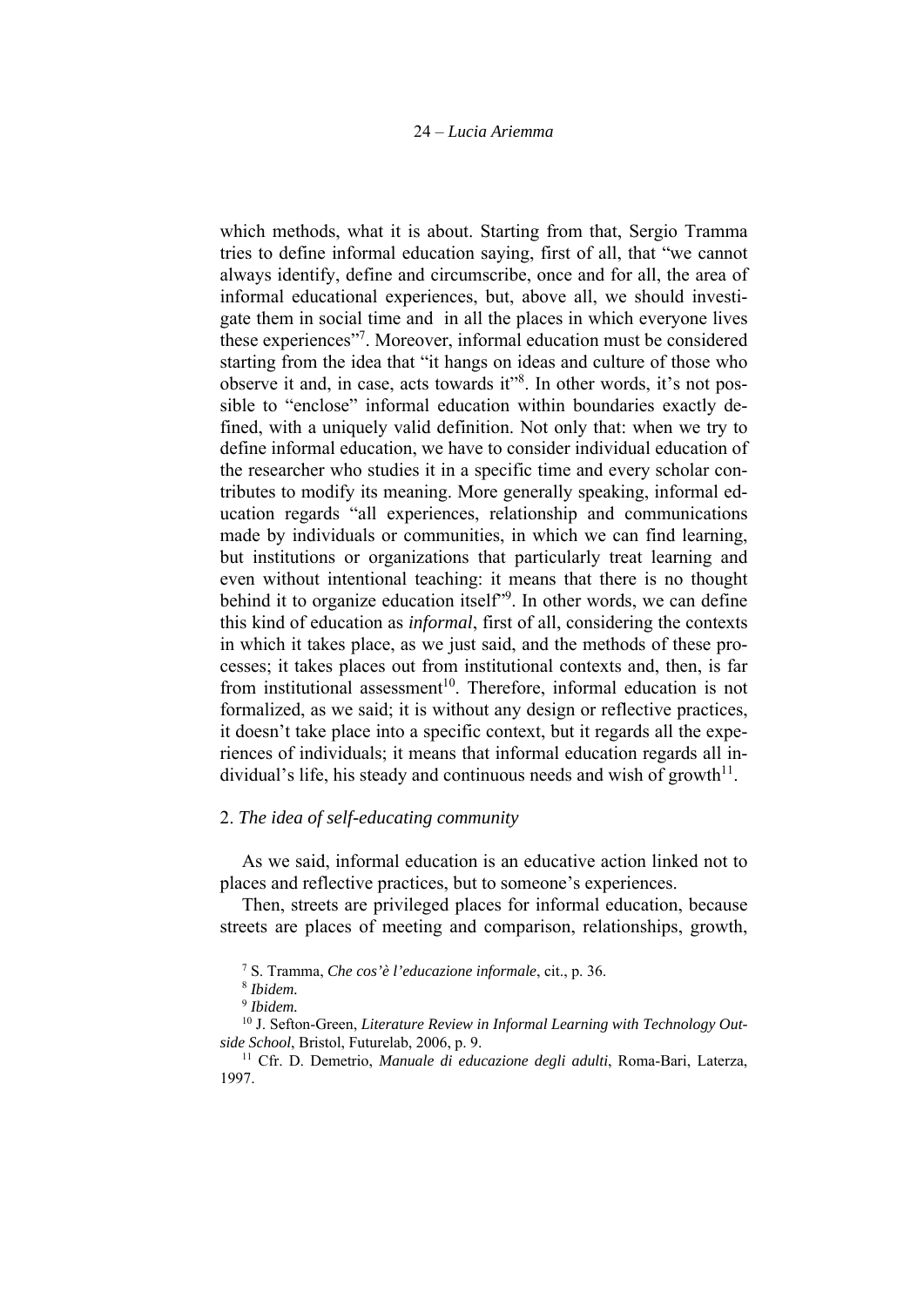exchange of ideas and mutual education and learning. The explosion of spaces, times, ways and contents of informal education, led and empower the transition from self-educating society described by the Faure Report, to a new self-educating society: virtual, widespread, articulated, with various relationship, but that is characterized by different ways of relationships; in fact, "informal education may be considered really widespread and complex, because our society is complex and linked to social and cultural change processes"<sup>12</sup>. So, it regards all experiences and relationships lived by individuals or communities. However, the notion of *cite éducative* is linked to the idea that a community is able to educate itself, because it is able to educate its members through methods and ideas in step with the times. Then, it means that education and educational policy have to take into account new and ever-changing environmental, social, cultural, economic, political, technical and technological conditions and adapt to them educational methods and strategies.

It is obvious that the idea of self-educating community can be realized if an effective lifelong learning policy comes true and through active involvement and civic participation to this design by all institution and subjects linked to the community. In fact, Faure Report says: "Schools are far from being the only institutions involved. Trade unions, professional associations, political parties, producers' and consumers' co-operatives and employees' associations all participate. ... A social configuration which accorded such a place to education and conferred such a status on it deserves a name of its own - the learning society. Its advent can only be conceived as a process of close interweaving between education and the social, political and economic fabric, which covers the family unit and civic life. It implies that every citizen should have the means of learning, training and cultivating himself freely available to him, under all circumstances, so that he will be in a fundamentally different position in relation to his own education. Responsibility will replace obligation"<sup>13</sup>. Without people engagement, streets risk to become a place of dis-education and of enclosed and self-referential structures and ideas.

Then, we can start from the "traditional" idea of learning community, that is strictly linked to actions, times and spaces of informal edu-

<sup>12</sup> S. Tramma, *Che cos'è l'educazione informale*, cit., p. 63.

<sup>13</sup>E. Faure et alii, *Learning to be. The world of education today and tomorrow*, Paris, Unesco, 1972, p. 152; p. 200.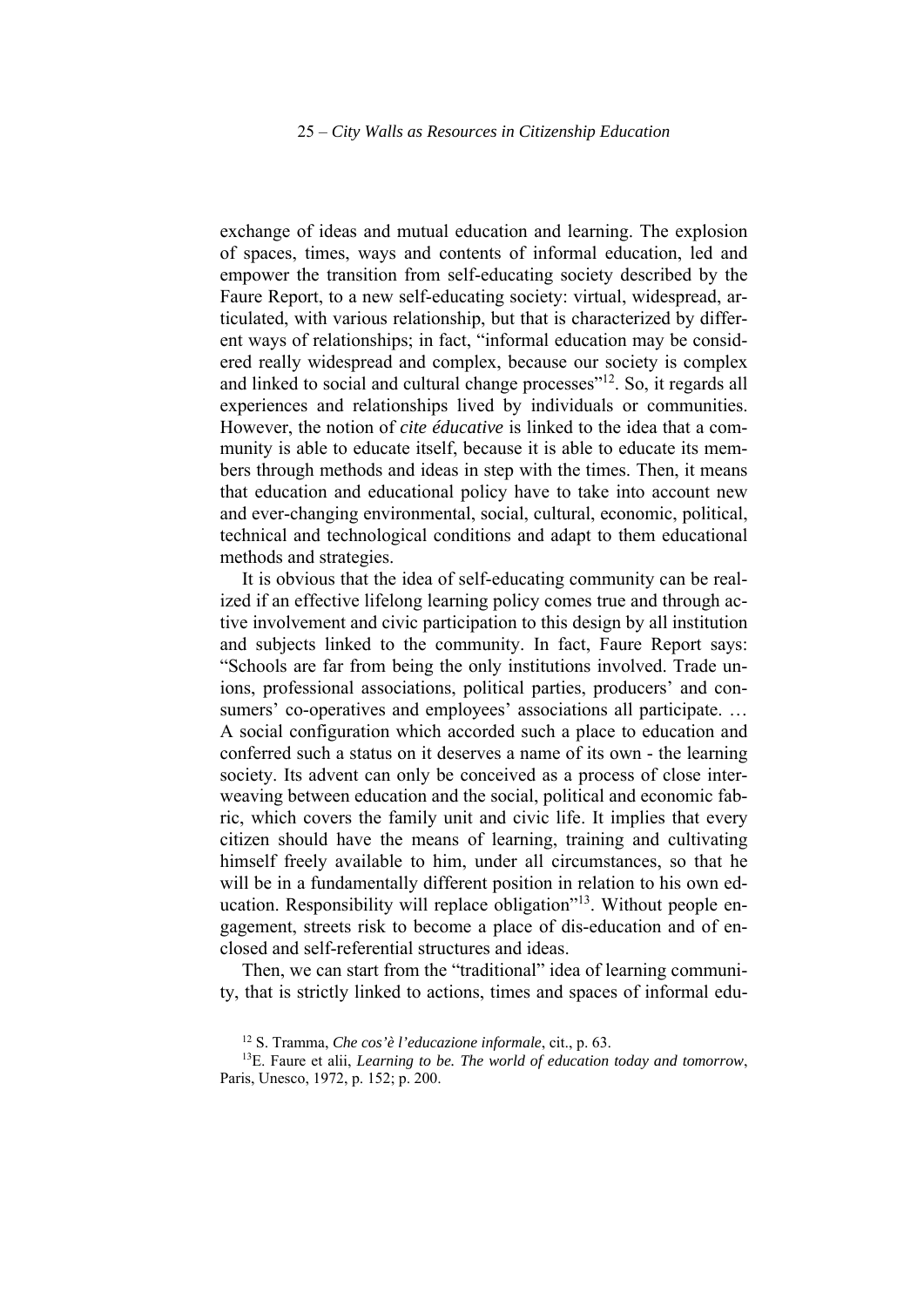cation ("(learning community) sometimes is a nearly metaphysical society, self-aware, that is able to a wide education to inclusion into community, especially for young people ...; (in learning society) there is a synergic collaboration among its members ..., they act with common aims<sup>"14</sup>), but we have to land to a "new" conception of learning community: today, learning community means "thinking that the whole educational process grows up thanks to the contribution of many factors, wills, institutions and actions: only some of these are strictly pedagogical. It means that there's no a unique intentional design that can involve all social contexts. Instead, strictly closed to intentional and formal education, there is a sort of informal education, vast and widespread, that involves all subjects and the whole community"<sup>15</sup>.

We can arrive at the same conclusion looking to the spaces that are *par* excellence connected to informal education: digital spaces. The incoming of new online "avenues" and "squares" as places for meeting and discussions seems to recall Ivan Illich's guidelines for educational network: "1. to ensure that who wishes to learn can have access to learning resources; these one have to be available to people at any time they want; 2. to allow that who wishes to communicate his knowledge to other people can meet people for peer learning and education paths; 3. to allow that who wishes to have public discussions about a specific issue can let everyone knows"16.

Nevertheless, although we are accustomed to use online spaces, we always forget that these are not created as educational places; on the contrary, they often represent degraded suburbs of our digital city. In fact, "Digital competence involves the confident and critical use of Information Society Technology (IST) for work, leisure and communication … Use of IST requires a critical and reflective attitude towards available information and a responsible use of the interactive media. An interest in engaging in communities and networks for cultural, social and/or professional purposes also supports this competence"17. It

<sup>14</sup> S. Tramma, *Che cos'è l'educazione informale*, cit., p. 64.

<sup>15</sup> *Ibidem.*

<sup>16</sup> I. Illich, *Descolarizzare la società. Una società senza scuola è possibile?*, Milano, Mimesis, 2010, p. 78.

<sup>17</sup> *Recommendation of the European Parliament and of the Council of December 18th2006 on key competences for lifelong learning*, on-line: https://eurlex.europa.eu/legal-content/EN/TXT/?uri=celex%3A32006H0962 (last access: 28/12/2020).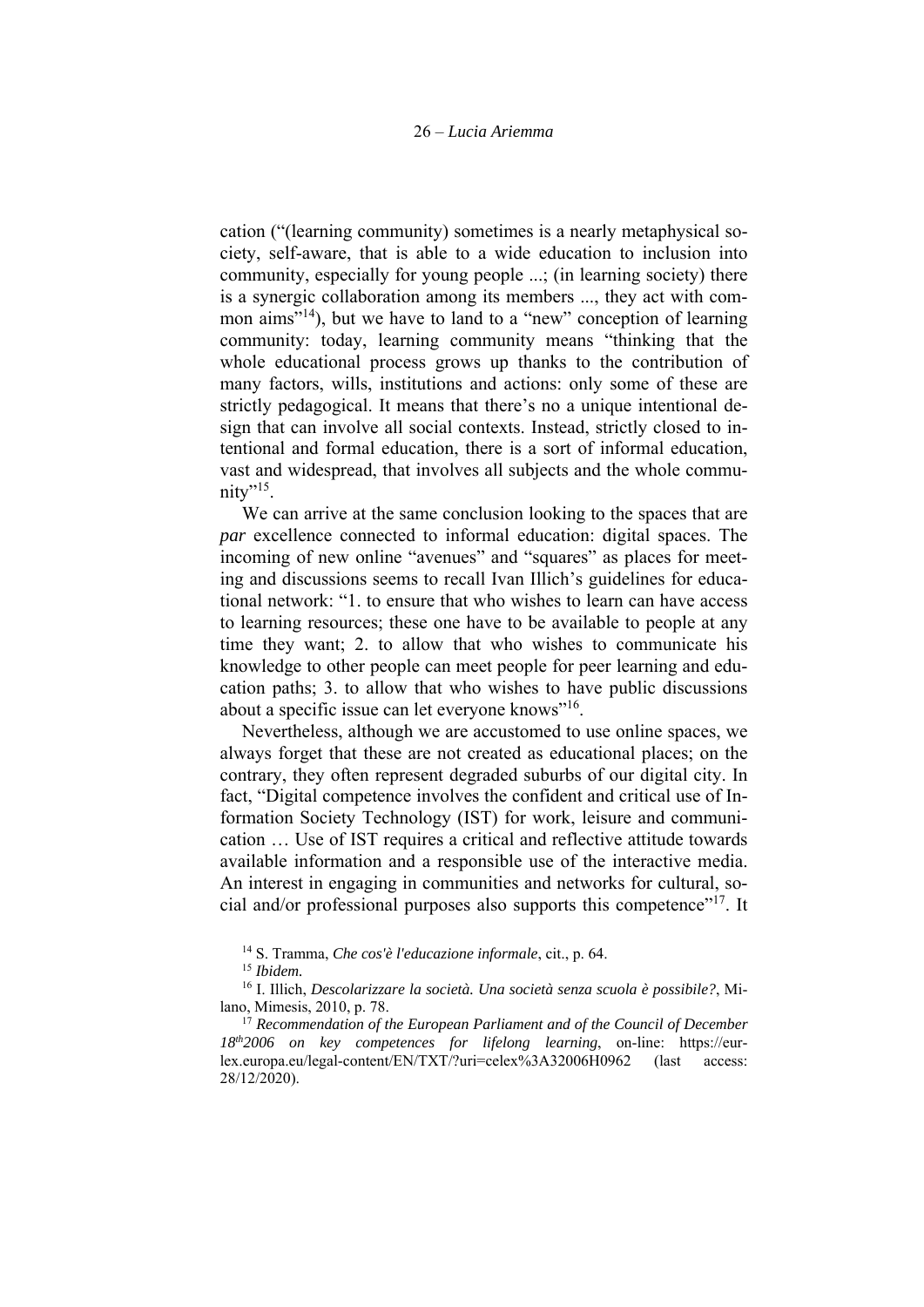means that, without people engagement, online and physical spaces risk to become places of dis-education and of enclosed and selfreferential structures and ideas.

### 3. *Redeveloping suburbs through the walls of the city: Jorit in Naples*

Anyway, how can these degraded spaces become a place of education? How can cities regain these spaces to "open" the ghettos and connect people who live there with those who live in the rest of the city?

Therefore, the basic idea of my perspective is that the city can use degraded spaces, often identified as informal places of dis-education, so that they can really become spaces of effective education to citizenship through their urban development.

Streets, buildings and walls should become spaces for active participation to community life, spaces of emancipatory education because they pass through the representation of exemplary characters that are chosen according to the power of their message inside the context in which they are situated.

It's interesting to consider the city of Naples, where some public and private associations are trying to redevelop degraded places in the city and, particularly, suburbs' ones through graffiti and murals made by artists on the walls of buildings. In particular, these painting are made on huge buildings built in '60 and '70 due to housing needs, and in '80, after an earthquake that devastated all the region. Here local government built enormous building without care, like Canvas at Scampia. These districts were used just like dormitory for a long time (and, in any case, now too); here there weren't city's typical elements like shops, places for cultural activities (cinemas, theatres, libraries, and so on), areas for sport activities, for free time, for meeting people. As we said, people often didn't remain in these suburbs with pleasure and frequently these places became suitable areas for crime.

Graffiti art has always indicate belonging to a group, because graffiti characterizes spaces in a dimension of identity and of contestation; it is an expression of the wish to be freed from a context that forces people to decadence and abandonment: sometimes, in fact, people feel abandoned by establishment too. Can Graffiti become not only a symbol of contestation and identification but also a device for citizenship education? Maybe we can answer yes, thanks, with the others, to the street artist Jorit.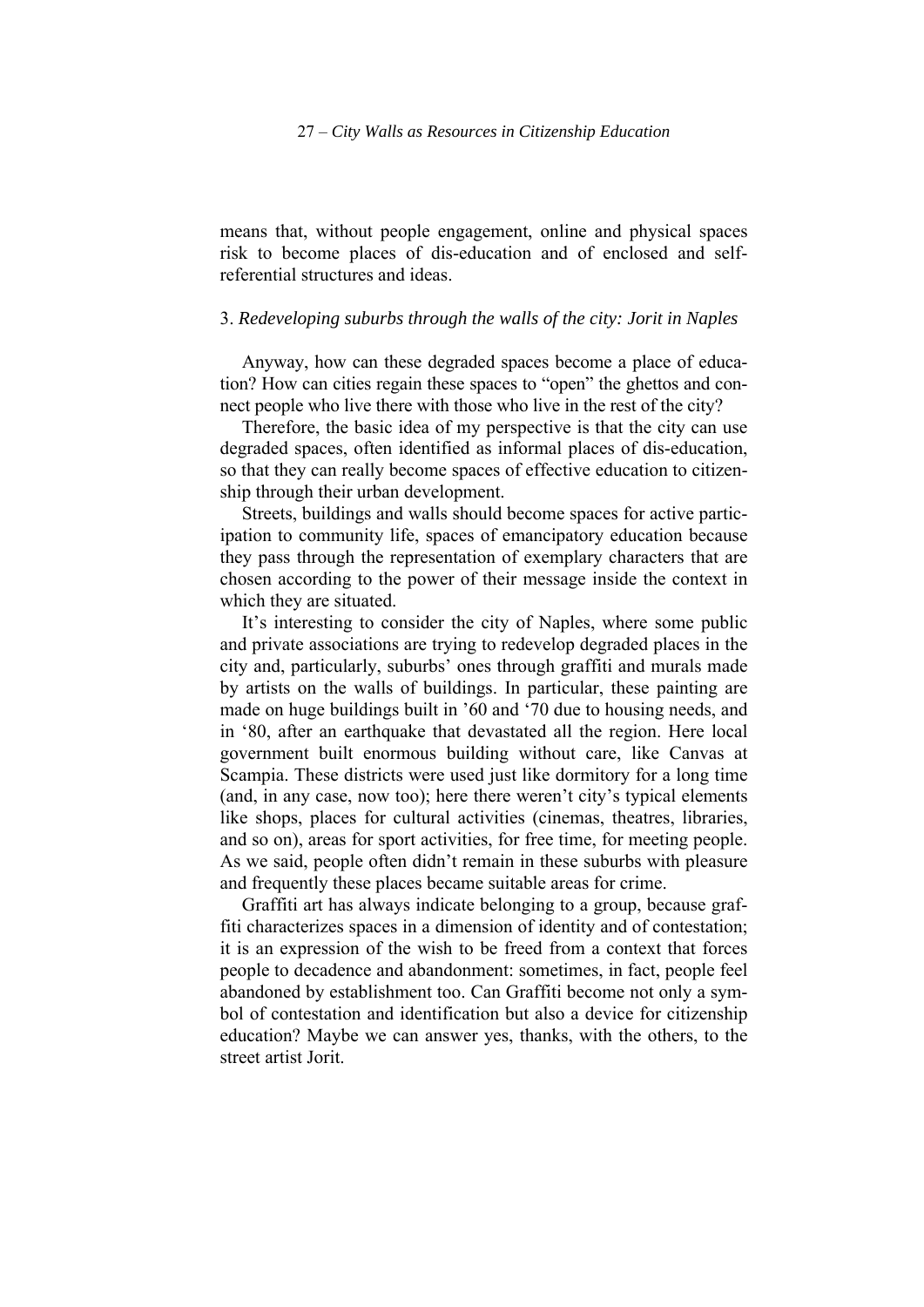Jorit Agoch is the pseudonym an Italian-Dutch street artist, who was born and grown up in a municipality in the Metropolitan City of Naples. Until 2007 and in particular in last four years, he became famous in Naples, in Italy and in the whole world beginning to paint murals and specializing in face painting. He wants to redevelop suburbs of the city representing faces of people on the walls of the buildings because he wants to transform the streets into an open-air museum. Jorit distinguishes himself from other international famous street artists like Banksy: in fact, Banksy manipulates the communication codes of mass culture, charging animals and objects with meaning to express his disagreement with war and pollution, violence and consumerism, representing allegorically mice, monkeys or other animals, but he paints members of the royal family or kids too. On the contrary, Jorit focuses his attention on faces. "Every face is my face", he said in an interview. In this way he emphasizes the universality of human faces. For this reason, the colour of the skin isn't certainly determinate, too: it's always almost dark. He thinks that face is the clearest expression of human emotions: accordingly, to this, the eyes, on which the artist particularly focuses his attention, are a vibrant expression of humanity. He says that no one can express hate or anger in front of a face; on the contrary, it is easier for everyone to see and to recognize oneself in it.

These faces have often the features of men and women chosen among common people (like Caravaggio did in his works, we can say). Jorit wants to give them voice, because he says: "Common people are really heroes". In this way he gives a social, political and educational message: when we return to look at the faces of people, then we will probably return to a more "human" dimension.

Each face is characterized by two red stripes on each cheek. Through them, Jorit wants to reproduce the de-fleshing ritual process. This is a ceremony, made by some African tribes, that marks the transition from childhood to adulthood and, therefore, that permits to young men to entry into the tribe. In this way, he wants to emphasize that all men belong to the unique, huge human tribe: each person is part of the human community (*fig. 1*). So, Jorit's works are collective ones: they are meant for people who live in the suburb where he paints the murals, so that people can subscribe their names under the painting, before the wall is painted.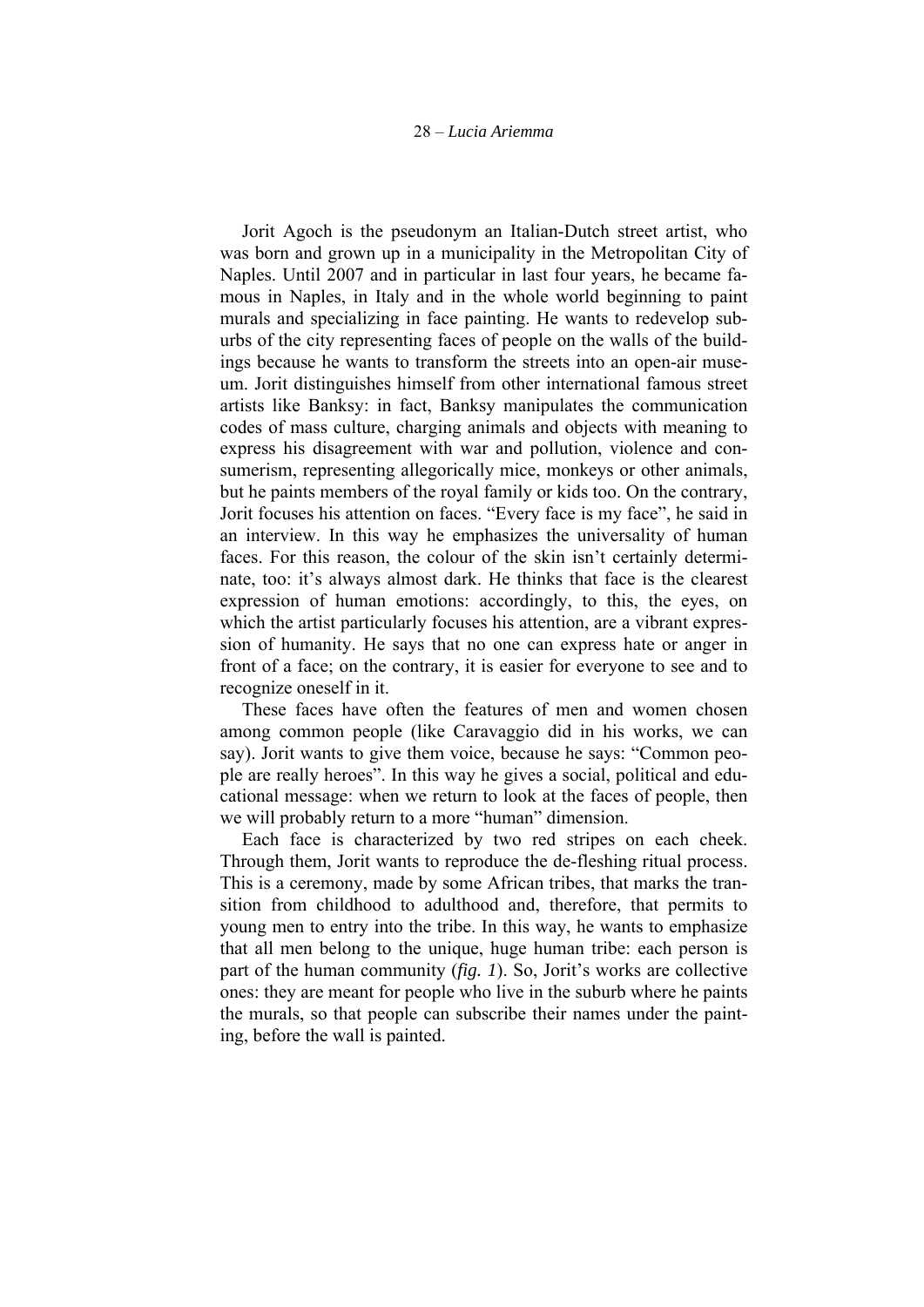To be a member of a group, in fact, is one of the categories necessary for a new idea of citizenship education, concerning informal environments and experiences, as Franco Cambi says<sup>18</sup>. It is a status, not a goal, because we were born and live in a place that is a place-into-ahistory, where all we have our roots; this place and its inhabitants have their own language (in this case, iconic language has a very powerful meaning, in particular if we consider that our culture is now strictly linked to this kind of language), their own understanding of history, their own deep identity. Despite this, every place is open to grafts, to new arrivals and different intersections, not defined once and for all, but even in development. In this respect, walls are actually a "place" that, on one hand, shows a particular kind of strongly rooted and contextualized culture; on the other hand, walls are "open spaces", during the time are often cleaned. It means that the figure painted on a wall is strictly linked to social context, but, if he or she is nonrepresentative in that context anymore, it can be deleted.

The educational point of view concerns characters chooses, who represents an educational model for the specific context. Just like Plutarch in his Lives offers to young people famous men's biographies to provide them with a bright example of virtue, ingenuity or strategic skills, Jorit chooses his characters from a "collective imaginary" that represents hidden curriculum of districts inhabitants. He offers stories through huge imagines of faces that represent more or less famous men, women, kids. The idea is that, through these pictures, we can design a citizenship educational action: the artist places his works in the track of "teaching by examples". Anna Bondioli notes that "teaching by examples" "… does not refer to a theory or to a well-defined educational model in psycho-pedagogical sciences, but it is a suggestive term under which it is possible to subsume a plurality of educational and learning processes, strictly connected to the use of examples as a basic strategy"<sup>19</sup>.

About this idea, it's interesting to see the representation of Ernesto "Che" Guevara in a degraded suburb of Naples called San Giovanni a Teduccio, closed to a street called "Bronx" by its inhabitants because

<sup>18</sup> Cfr. F. Cambi, *Abitare il disincanto. Una pedagogia per il postmoderno*, Torino, UTET, 2006.

<sup>19</sup> A. Bondioli, *L'esempio tra pedagogia e psicologia: modeling, tutoring, scaffolding*, in "Mélanges de l'Ecole française de Rome. Italie et Mediterranée", 107, 2, 1995, p. 433.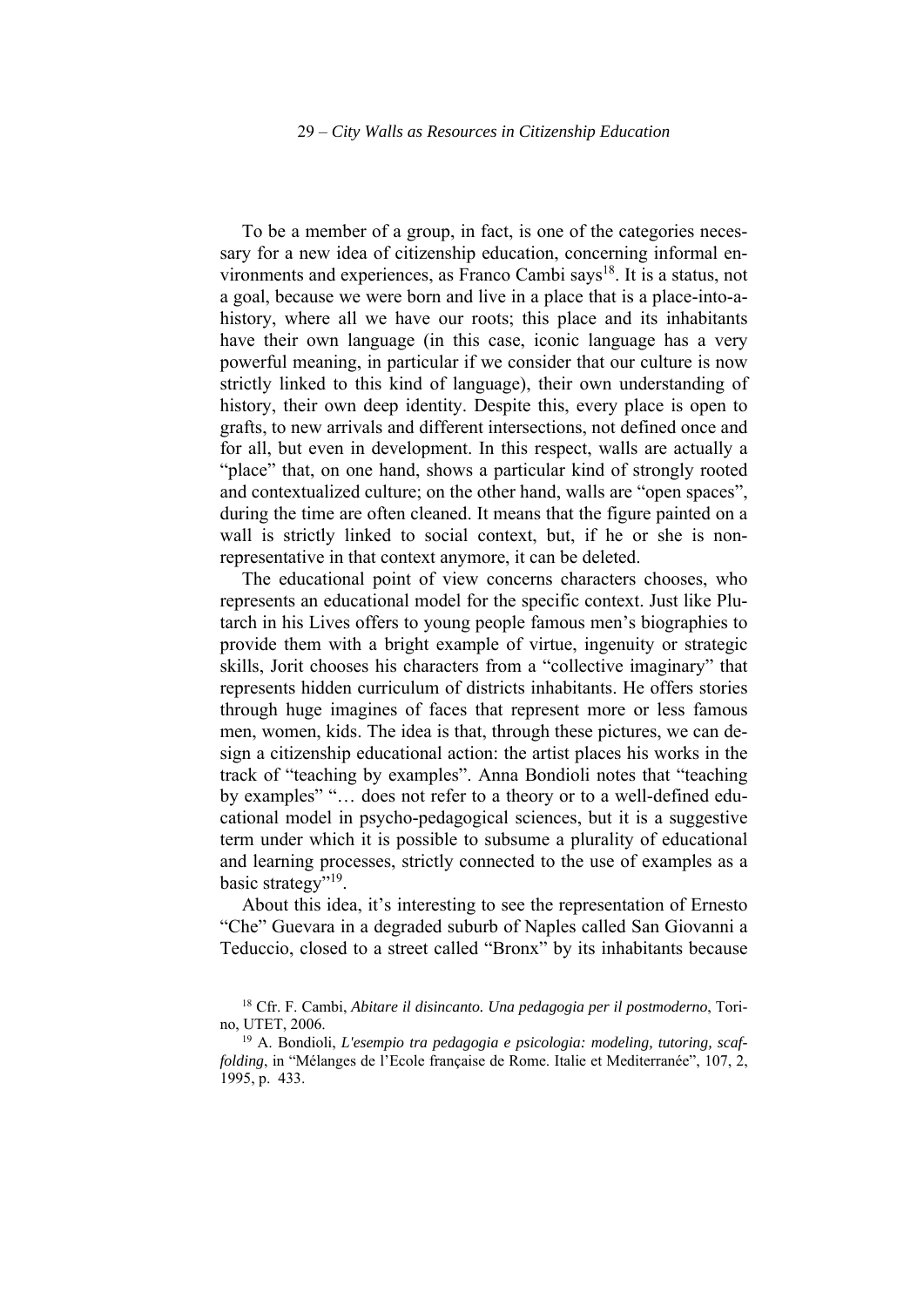of high crime rate. In this district many persons are unemployed now, but a few years ago there was a large working class. Therefore, the ideals of Che Guevara (whose mural is the largest in the world, even bigger than the one in Havana) are really suitable for people who live here: the painting seems to advise inhabitants that, without a dignified occupation, it's really difficult to be human and belong to the human tribe too (*fig. 2*).

Also the murals representing St. Gennaro, Naples' patron Saint, is interesting (*fig. 1*), because murals are on a wall at the gates of Forcella, a district that is symbol of the presence in the heart of Naples of criminal organization "camorra". When he realized this face, Jorit chose a friend of him, who works as car mechanic, as model for this painting. The artist put here these murals because it is an invitation to people to enter in this district without fear, since the Saint defends the district and people who come in: thus, this choose means that the saints are people living in the district too. Now, these murals are the symbol of a suburb who wants to reborn, to live without any shame, with head held high.

On the walls chosen for the murals, before the mural itself is made, Jorit writes interesting sentences; during the realization of the work, they are covered by painting the face. For example, the square where the terminus of Neapolitan underground is, until a few years ago, was very ugly and degraded; now, a futuristic metro stop has been built (the construction of which lasted more than twenty years), and there are two murals: the face of Pier Paolo Pasolini (Italian actor and director always close to weaker social classes) and, in front of him, the face of Angela Davis, a militant of the American Communist Party and a black rights activist. Under Pasolini's murals there was this sentence: "As long as man will take advantage of other man and until humanity is divided into masters and servants, there will be neither normality nor peace" (*fig. 2*).

If we return in the suburb of San Giovanni a Teduccio, one in front of the other, there are the murals of Diego Armando Maradona, the very famous football player, deceased on 25<sup>th</sup> of November 2020 (but the murals were painted a few years ago), symbol of the raise from humanity to divinity, and Niccolò, a kid with autistic disease. Jorit makes two painting of Niccolò (*fig. 3*): the first one with shut eyes, the second one with elusive eyes. Elusive eyes are a trait of autistic disease, because persons with autism, during a conversation, generally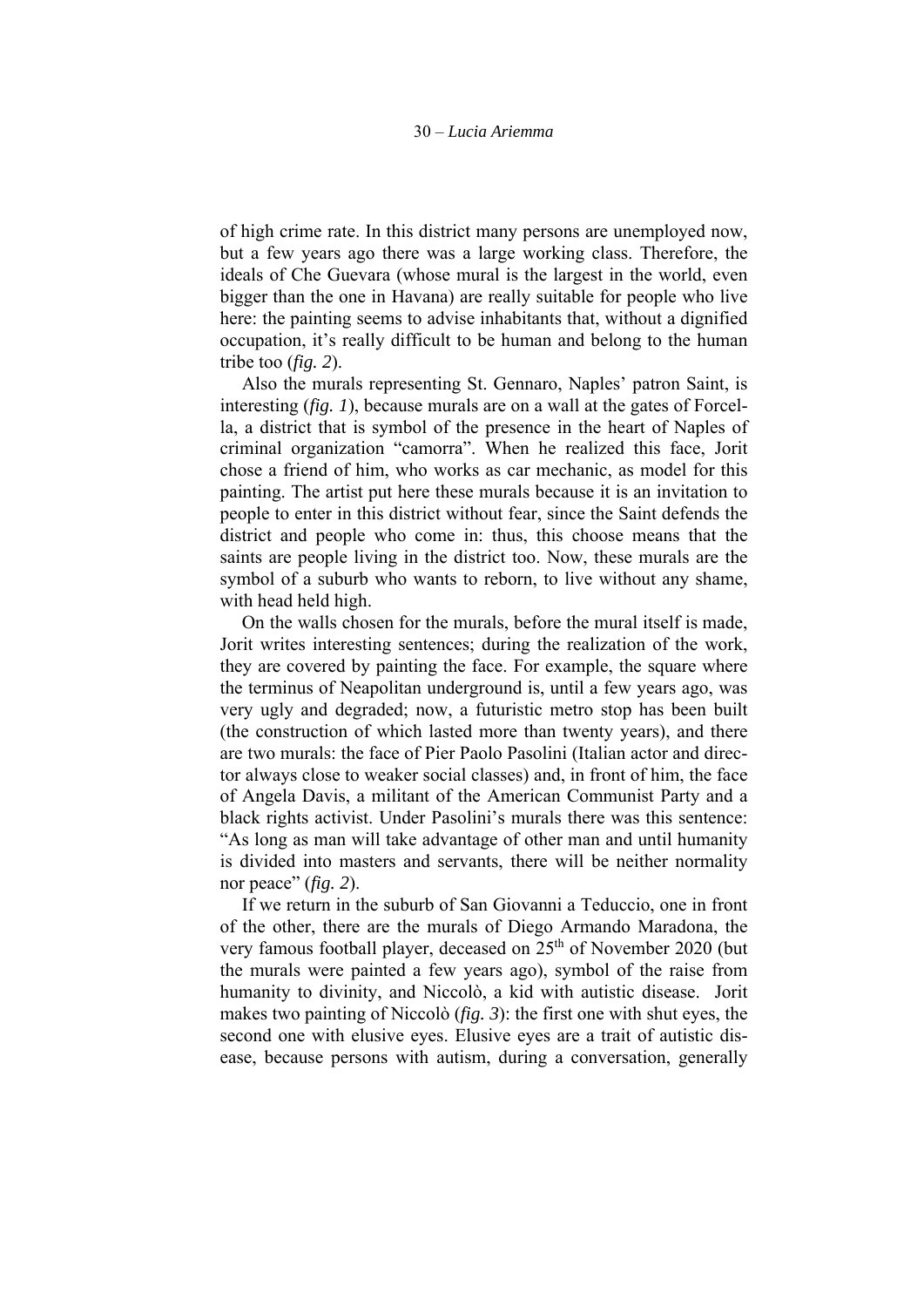don't look the other speaker in the eyes; on the contrary, Jorit usually paints faces with direct and proud eyes. Under Niccolò's murals there's the sentence "BEING HUMAN". Under Niccolò's painting, Jorit wrote this poetry: "My world is small and there's only me, / I do not speak or I confuse you with strange chattering, / hops and strange gestures with the body and with the hands my gaze is posed and fixed on something, / you wonder what I think, I make you look senseless. / They are tall and strong walls Built around me, / I'm a little scared, I'm not like you. / My world is another world and you cannot enter / I have different language and you cannot understand. / If you just want to try, if you take the spaceship, / you can land me and perhaps even understand, because, in every journey, a new landscape opens your eyes and your heart, / to make you better".

Finally, these images have the aim to leave a symbol in particular to young generations about the importance of an inclusive education. It is clear in many faces, like Niccolò's, or in Ael's face (*fig.4*). Ael's name means "she looks the sky"; she's a Gypsy kid, but she should be a kid from everywhere: Naples, Africa, China, as Jorit says. The name of the painting is: *Ael: kids are all equal*, like a song by Neapolitan artist Enzo Avitabile. Jorit made these murals in 2015 in honour of World Day for Rom, Sinti and Caminanti communities in a park (today called *Murales Park*), where, until 2008, there was a Gipsy field who was fired because of racism. Ael has beautiful green eyes and asks for culture and games for kids (near her there are books and a Neapolitan traditional game).

Kids and their *dreams* are protagonists of last group of Jorit painting. At the gate of Cavour district, in Barra (the district that we speak about at the beginning of this article), Jorit and other four street artists realized five murals, one close to the other; Jorit called this district "Dreams district" (*fig. 5*). The first painting, made by Jorit and Mono Gonzales (a Chilean artist who worked for Salvador Allende election campaign and went underground after Pinochet coup), represents Salvador Allende. In the second murals is depicted a *Kid watching through the keyhole*; in this painting, made by Jorit, Tukios (a Neapolitan artist) and the Peruvian Calaveras, the depiction of a kid with the kefiah represents the *Nakba*, that is Palestinians diaspora in 1948. Since then, for Palestinian people a key is a symbol for their return home. The third murals represent Nelson Mandela and his phrase *I have a dream*. The fourth painting is called *The Dreams* and portrays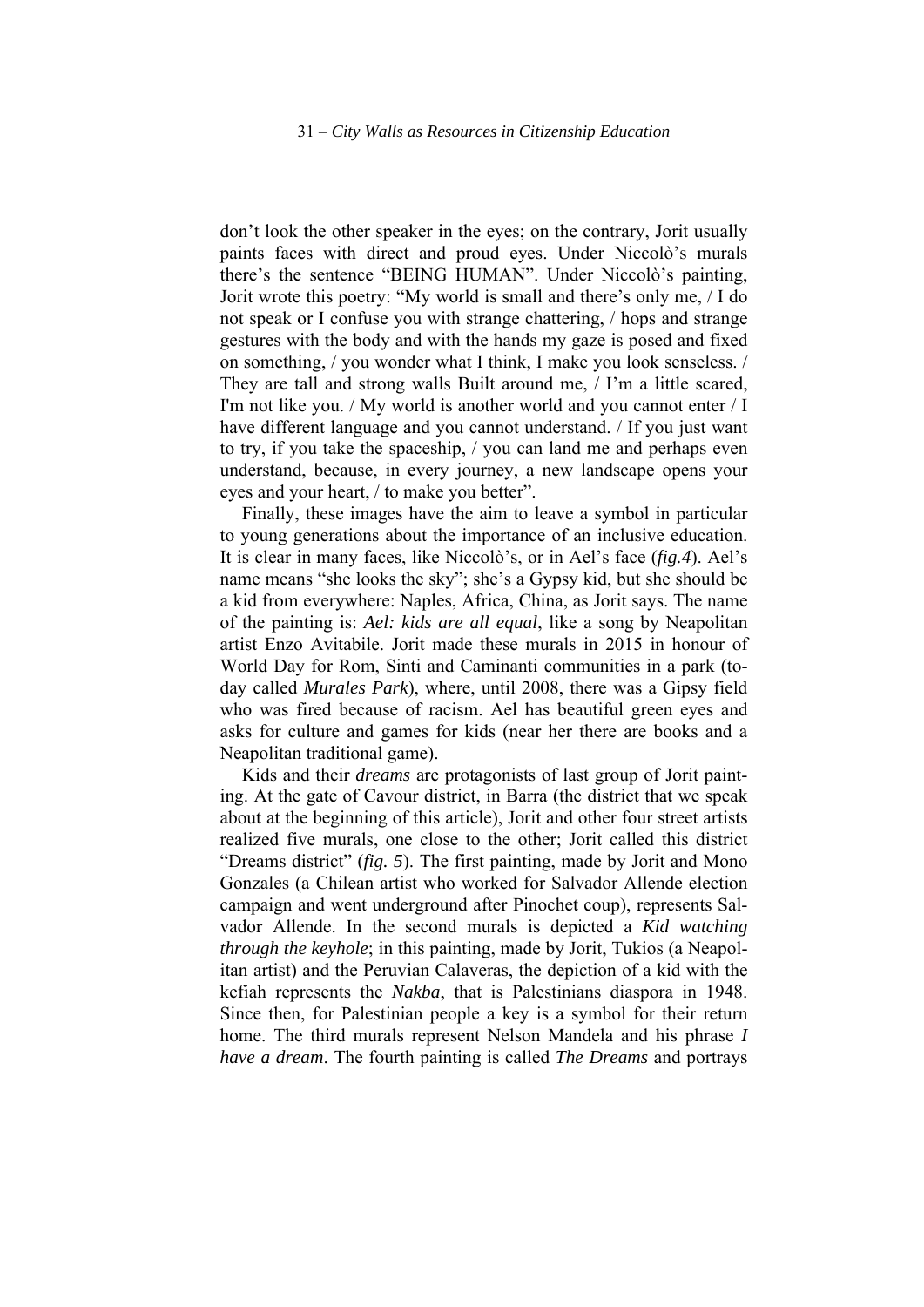three kids sleeping: they are Flora, Patrizia and Luciana, three kids who was born and grown up in this suburb. The last picture is called *Stardust*: it represents a woman with veiled head; it is an invitation to look at reality without prejudice, without veils.

Jorit itself explains the meaning of these works; he wants to draw people attention to everyone's right to have dreams and to try to make them come true: "First, they said that only the children of kings and pharaohs had the right to dream, because they were chosen by gods. Then, they said that even noble children could dream, because of blue blood and therefore better than all other kids. Then, they said that even middle-class children could dream, because they are enlightened and better than the others. One day someone finally told the truth: all the children are born equal and all they have the right to health, food, education, to a house and to try to make their dreams come true. … Children's dreams are a good reason to fight and a good reason to sacrifice everything, because children are innocent and defenceless, and adults have to fight for them".

The faces of Jorit aims to educate to a global and inclusive citizenship: in fact, as Morin remembers us, "Education will have to ensure that the idea of unity of the human being does not cancel the idea of its diversity and that the idea of its diversity does not cancel the idea of its unity. There is a human unity. There is human diversity"20, since "every person is constituted as *Be-a-part-of-it* whose singularity is realized into the community"<sup>21</sup>.

#### **Bibliographical References**

Bertolini P., *Educazione e politica*, Milano, Raffaello Cortina, 2003.

Bondioli A., *L'esempio tra pedagogia e psicologia: modeling, tutoring, scaffolding*, in "Mélanges de l'Ecole française de Rome. Italie et Mediterranée", 107-2, pp. 433-457

Cambi F., *Abitare il disincanto. Una pedagogia per il postmoderno*, Torino, UTET, 2006

Demetrio D., *Manuale di educazione degli adulti*, Roma-Bari, Laterza, 1997

Faure E. et al., *Learning to be. The world of education today and tomorrow*, Paris, UNESCO/Harrap, 1972

20 E. Morin, *I sette saperi necessari all'educazione del futuro*, tr. it., Milano, Raffaello Cortina, 2001, p. 56. 21 P. Bertolini, *Educazione e politica*, Milano, Raffaello Cortina, 2003, p. 21.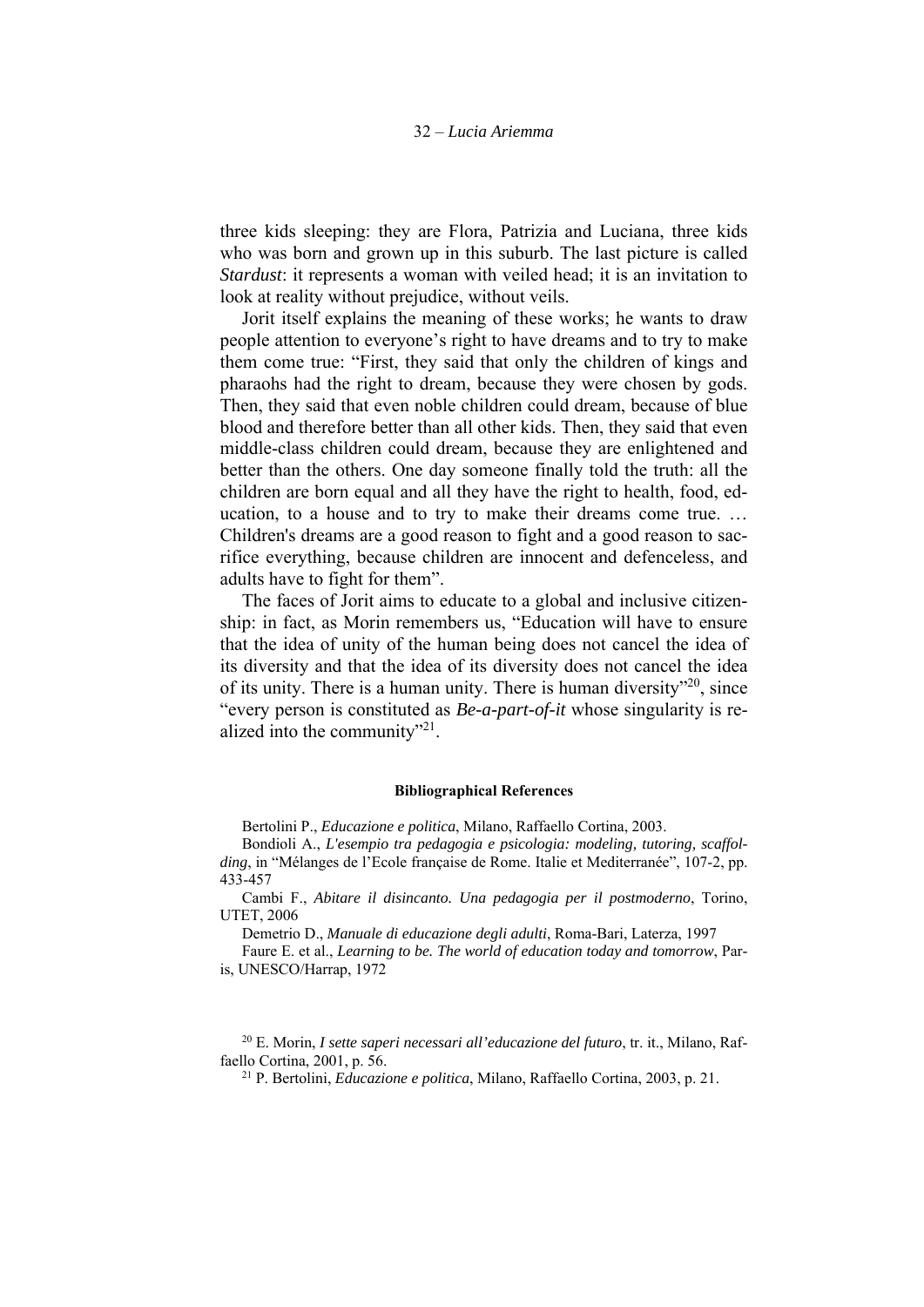Illich I., *Descolarizzare la società. Una società senza scuola è possibile?*, tr. it., Milano, Mimesis, 2010

*Memorandum sull'istruzione e la formazione permanente*, 30.10.2000, on-line: https://eur-lex.europa.eu/legal-content/EN/TXT/?uri=LEGISSUM%3Ac11047 (last consultation: 18.01.2021)

Morin, E., *I sette saperi necessari all'educazione del futuro*, tr. it., Milano, Raffaello Cortina, 2001

Natale A., et al., *De-growth and critical community psychology: Contributions towards individual and social well-being*, in "Futures", 78, pp. 47-56

Procentese F., Scotto di Luzio S., Natale A., *Convivenza responsabile: quali i significati attribuiti nelle comunità di appartenenza?*, in "Psicologia di comunità", 2, 2011, pp. 19-29

*Recommendation of the European Parliament and of the Council of December 18th, 2006 on key competences for lifelong learning*, on-line: https://eurlex.europa.eu/legal-content/EN/TXT/?uri=celex%3A32006H0962 (ultima consultazione: 28/12/2020)

Sefton-Green J., *Literature Review in Informal Learning with Technology Outside School*, Bristol, Futurelab, 2006

Striano M., *L'identità epistemologica della pedagogia sociale*, in Sarracino V. et al. (eds.), *Elementi di pedagogia sociale*, Napoli, L'Orientale, 2002

Tramma S., *Che cos'è l'educazione informale*, Roma, Carocci, 2009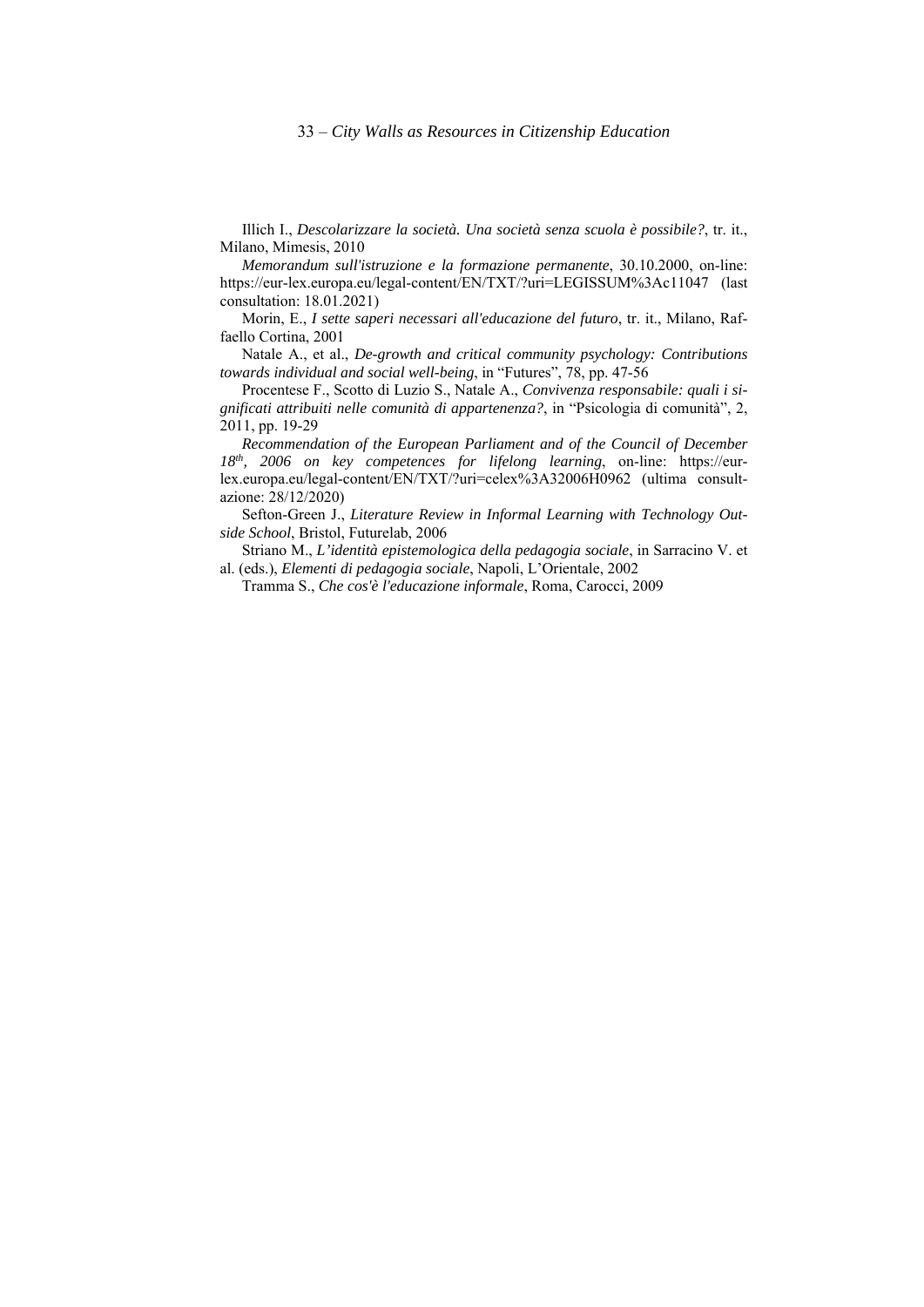### 34 – *Lucia Ariemma*





n i

Fig. 3 Fig. 4